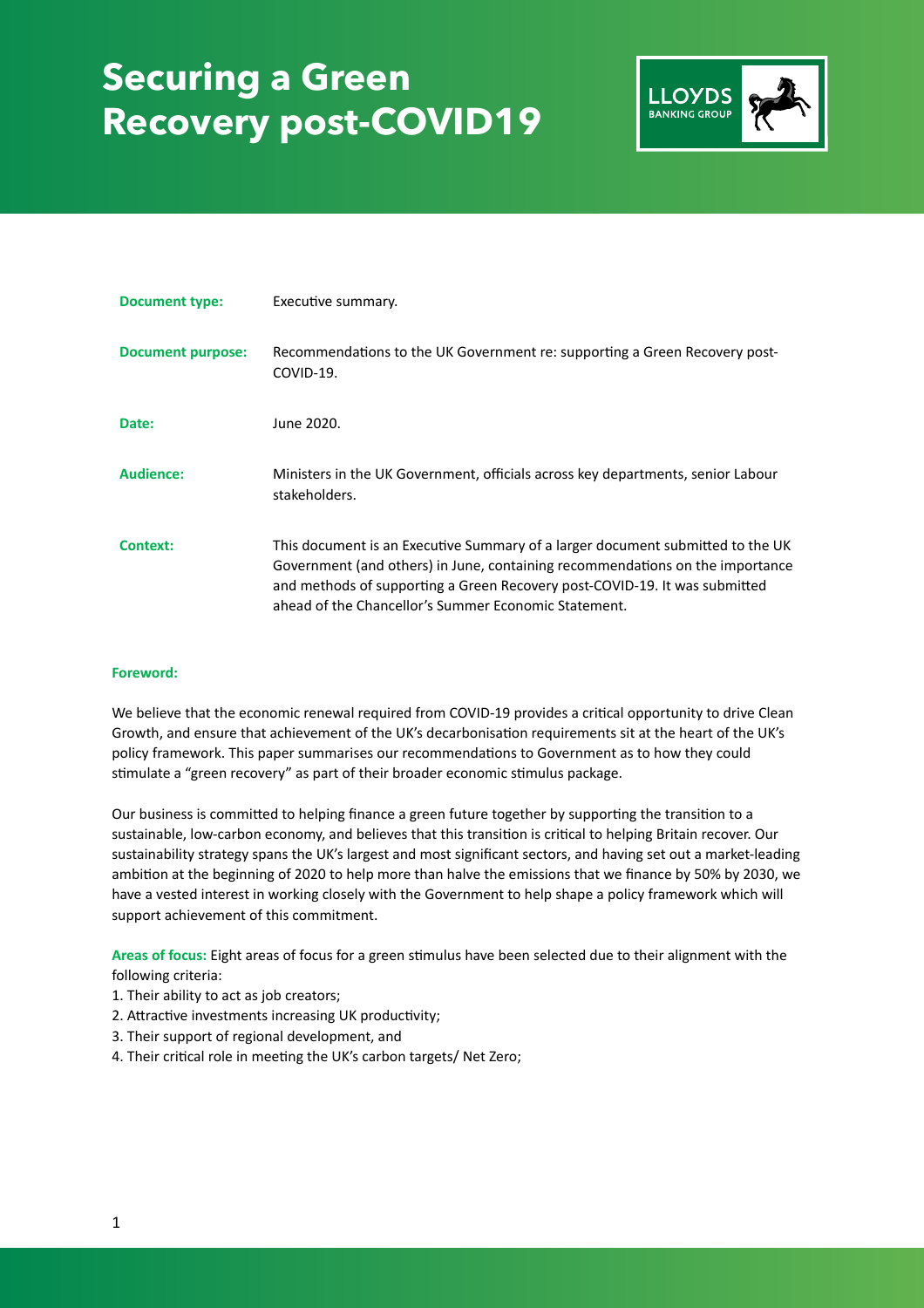

| <b>Theme</b>                                 | No. | <b>Sub-theme</b>                                        | <b>Ability to</b><br>create<br>jobs | <b>Attractive</b><br>investment,<br>increasing UK<br>productivity | <b>Support of</b><br>regional<br>development | <b>Essential to</b><br>meet UK's<br>carbon<br>reduction<br>targets |
|----------------------------------------------|-----|---------------------------------------------------------|-------------------------------------|-------------------------------------------------------------------|----------------------------------------------|--------------------------------------------------------------------|
| Energy<br>efficiency                         | 1.  | Residential<br>buildings                                | $\checkmark$                        | $\checkmark$                                                      | $\checkmark$                                 | √                                                                  |
|                                              | 2.  | <b>SMEs</b>                                             | $\checkmark$                        | $\checkmark$                                                      | $\checkmark$                                 | $\checkmark$                                                       |
|                                              | 3.  | Large corporates<br>and non-<br>residential             | $\checkmark$                        | $\checkmark$                                                      | $\checkmark$                                 | $\checkmark$                                                       |
| Low-carbon<br>energy                         | 4.  | Smart-grid<br>technology, solar,<br>wind and CCS        | $\checkmark$                        | $\checkmark$                                                      | $\checkmark$                                 | $\checkmark$                                                       |
| Greening<br>business-<br>support<br>packages | 5.  | Business/ sector<br>support packages                    | $\checkmark$                        | $\checkmark$                                                      | $\checkmark$                                 | $\checkmark$                                                       |
| Decarbonising<br>transport                   | 6.  | Accelerating the<br>transition to EVs                   | $\checkmark$                        | $\checkmark$                                                      | $\checkmark$                                 | $\checkmark$                                                       |
|                                              | 7.  | Decarbonising<br>public transport                       | $\checkmark$                        | $\checkmark$                                                      | $\checkmark$                                 | $\checkmark$                                                       |
| Decarbonising<br>Agriculture                 | 8.  | Supporting<br>transition of UK<br>Agriculture<br>sector | $\checkmark$                        | $\checkmark$                                                      | $\checkmark$                                 | $\checkmark$                                                       |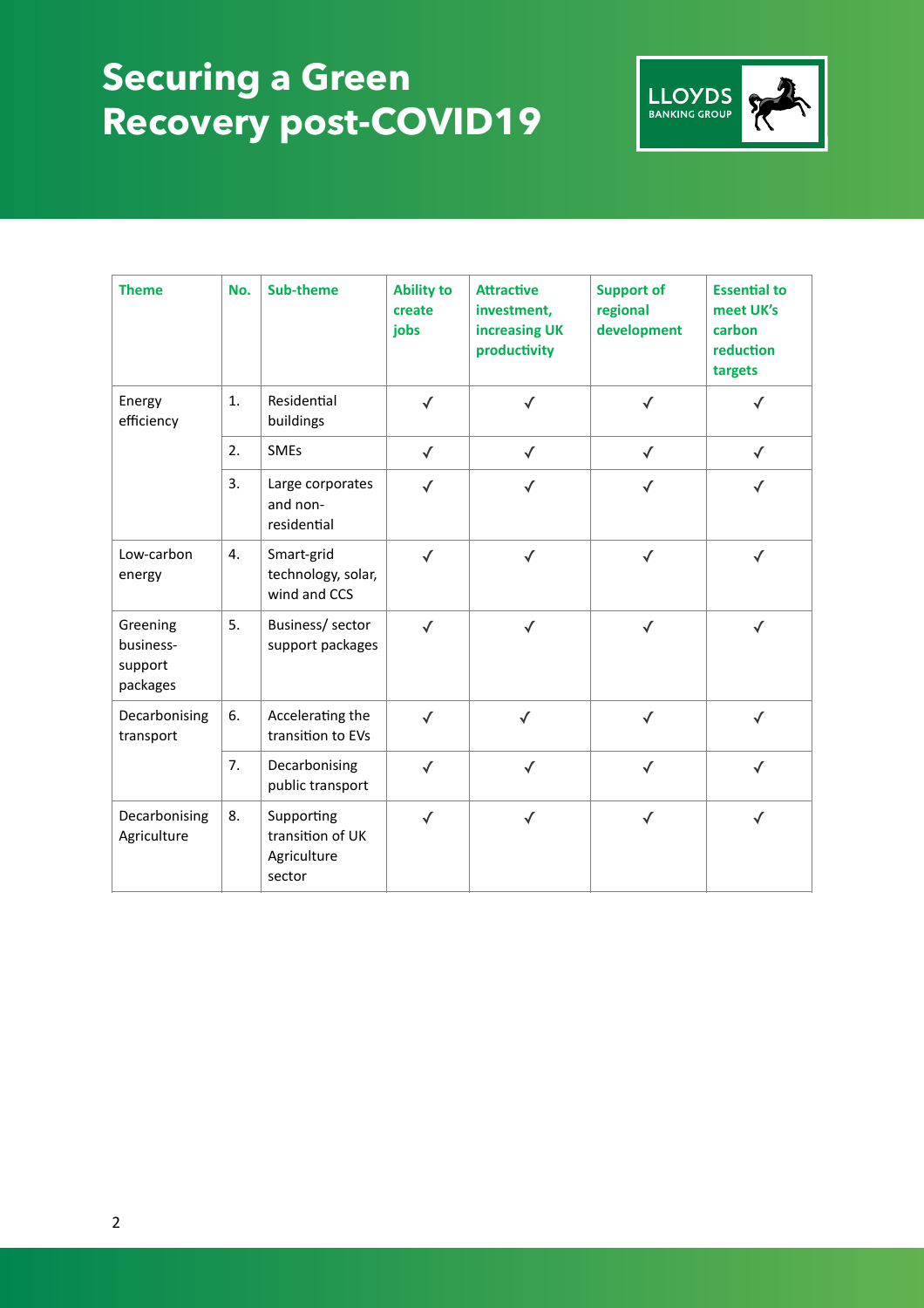

### **Theme: Energy efficiency**

**Given the importance of improving energy efficiency across the UK over the next decade and beyond, we recommended the following:** 

Improving energy efficiency in residential buildings

- Tax incentives both short and long-term for energy efficiency retrofits: These could apply both to individuals, as per Italy's COVID-19 recovery package where the fiscal discount for energy efficiency home refurbishments has been raised from 65% to 110% for the next 18 months, or via the introduction of new council tax treatment for energy efficiency retrofits, such as a scheme similar to the Property Assessed Clean Energy (PACE) programme in the United States.
- *Grant and guarantees*: the offering of grants to cover part of the cost of energy efficiency home improvements, and guarantees for loans to social landlords to support the funding of energy efficiency improvements.
- *Preferential Funding for the Finance Sector: preferential funding rates that enables lenders to support* clients seeking loans for the purpose of energy efficiency home improvements, assisting banks in supporting customers and passing on the financial benefit to customers who may not be eligible for grants or the ECO
- *Expansion of Energy Company Obligation (ECO) Programme:* The ECO is designed to improve the energy efficiency of the homes of vulnerable members of society and could be expanded, and it's parameters widened, to assist a more ambitious energy efficiency support package.
- *Retrofit Skills & Supply Chain Programme:* A large scale social housing retrofit programme to create skills and jobs, either focusing on specific, discreet measures or taking a whole house approach. Building skills and capacity in the green retrofit supply chain is critical.

A 'Cash for Clunkers' scheme to support energy efficiency in the home: Introduction of a 'Cash for Clunkers' scheme to incentivise the trading in of old, less energy efficient household products in favour of newly purchased energy efficient items.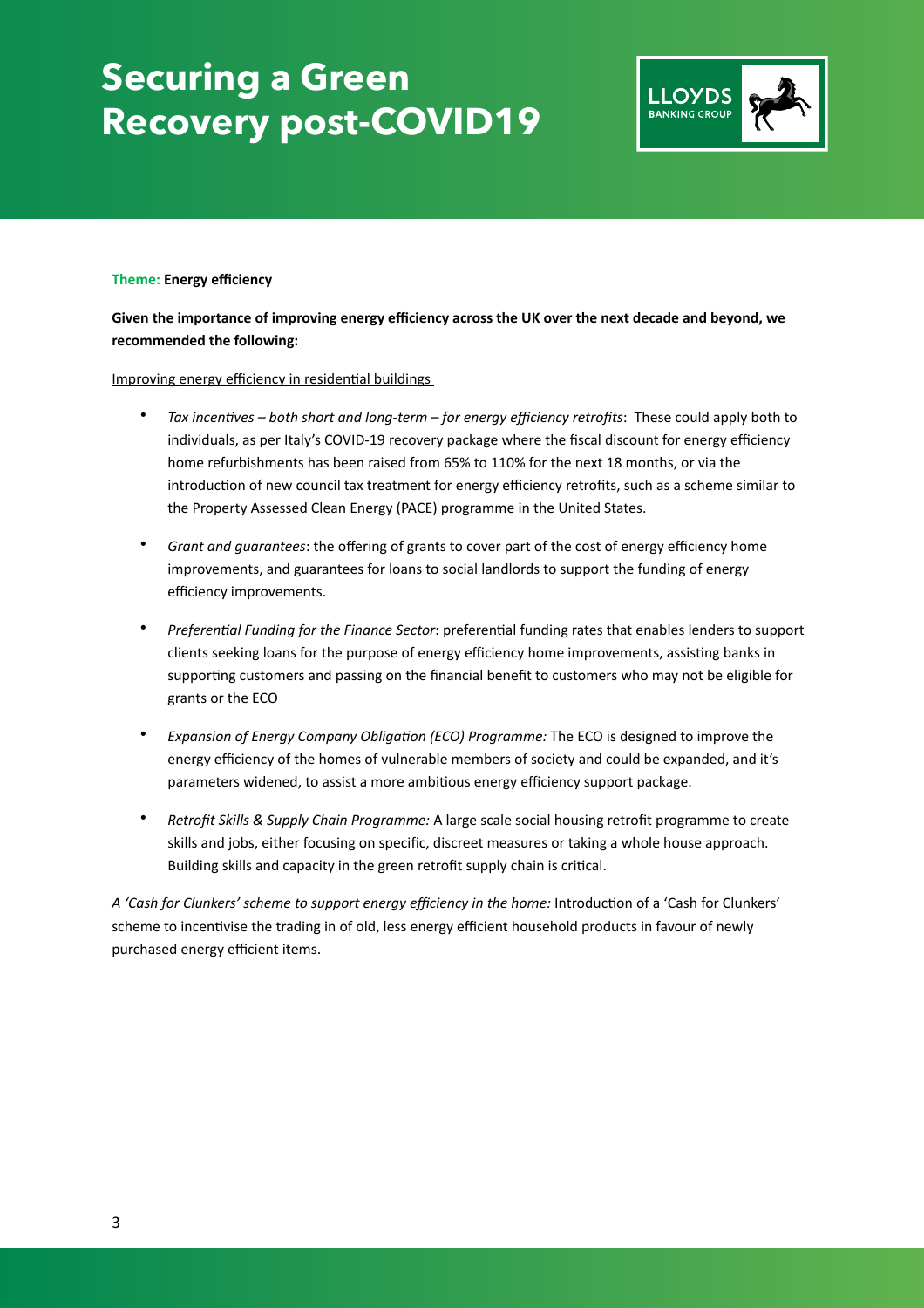

### **SMEs**

- *Updated product standards:* Updated product standards to ensure that that lighting, heating and other equipment utilise the best available technology – with new standards reflecting an ambition to have our products to be the most energy efficient of anywhere in the world.
- A stretching energy efficiency target for the Non-domestic Private Rented Sector: While Government's preferred option is to require all non-domestic rented properties to achieve an EPC Band B by 2030 (where cost effective), we recommend this is enshrined as a target to support achievement of this piece of work over the decade ahead.
- A strong Third Party Obligation, such as a Business Energy Efficiency Obligation: Delivery of a third party obligation with sufficient ambition to delivery energy efficiency at scale.
- *A combined loan guarantee and interest rate buy-down programme*: This should be introduced and made accessible to all British banks to support SMEs with affordable, targeted energy efficiency loans. The programme could be delivered in partnership with utilities or Energy Service Companies (ESCOs) to provide the required technical expertise and awareness raising (see following bullet).
- *A programme of measures to support voluntary uptake:* Voluntary measures can deliver support the delivery of energy savings which might be more difficult to deliver through more prescriptive policies, and can help to reduce the burdens of regulation on SMEs, whether tenants, owner-occupiers or landlords.

### Improving the energy efficiency of non-residential buildings

- *Loan guarantees or favourable capital treatment for green and sustainably linked loans:* These can help unlock greater financial flows to energy efficiency investments, particularly those that are still cost effective but have longer payback periods than businesses are usually willing to invest in.
- *Government subsidies/tax benefits for key energy efficiency retrofit technologies* to facilitate rapid change in commercial buildings. Government should consider subsidies or tax incentives related to the introduction or purchase of key technologies to be used to retrofit commercial properties in order to facilitate a rapid shifting in the use of energy efficiency technologies.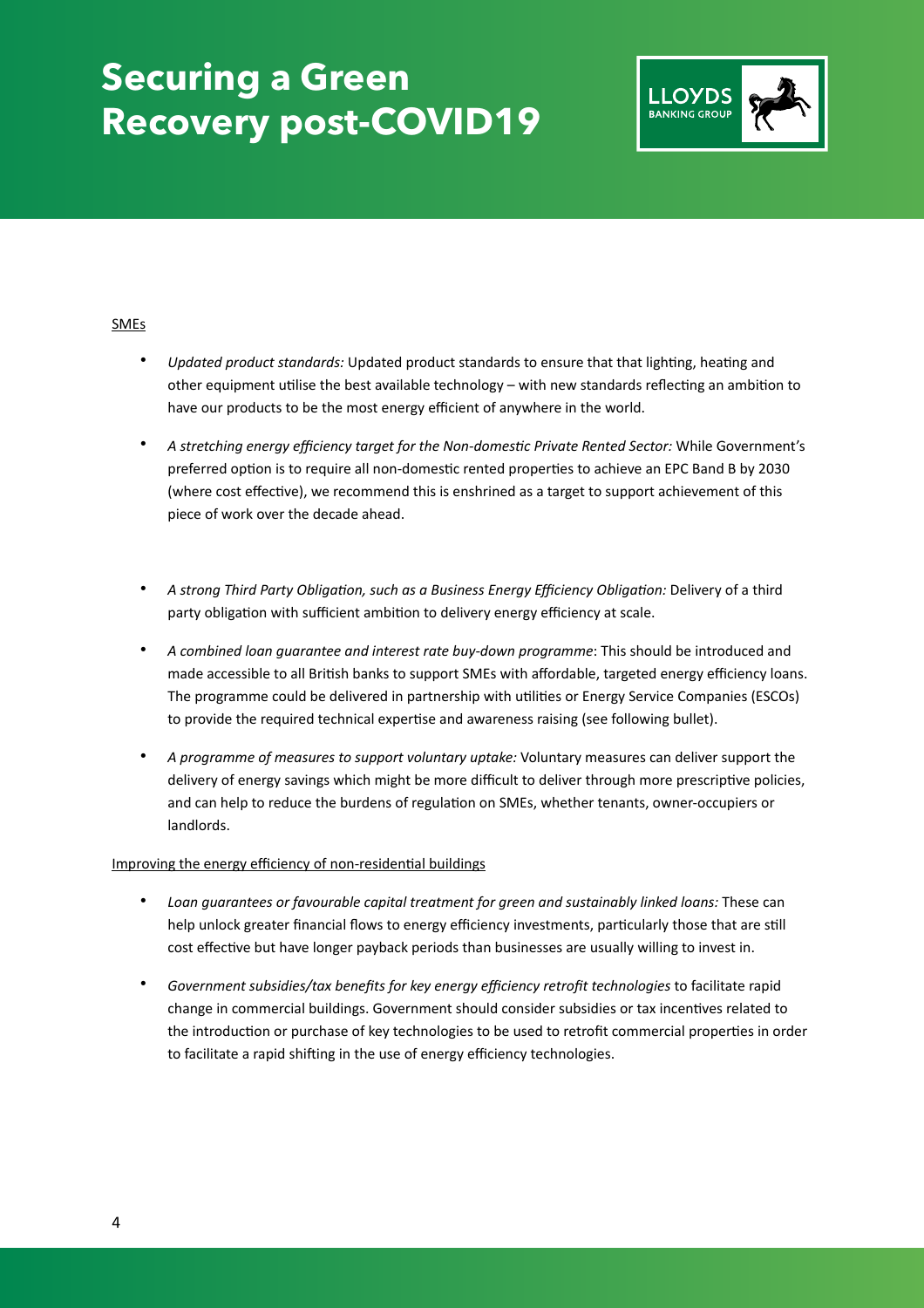

- Strengthen the Energy Savings Opportunity Scheme (ESOS) to mandate improvements identified through the scheme, providing they pay back their investment within a reasonable timeframe.
- *Strengthen environmental-related building regulations:* Taking forward recommendations made by the UK's Green Building Council (and others) about how the Government can green the UK's nonresidential building stock.
- Update the Landlords and Tenants Act to clarify energy efficiency responsibilities: Updates to the Landlord and Tenants act to clarify responsibilities and accountability of energy efficiency improvements and to foster collaboration between both parties to overcome the landlord/ tenant divide.

### **Theme: Low-carbon energy**

### Invest in low-carbon energy

- A new National Renewable Energy/ Energy and Climate Plan: An updated plan to reflect the dramatic shift to renewable energy that needs to be seen over the next 10 years to keep the UK on track towards Net Zero. To include a range of interventions including a minimum carbon price floor for emissions trade, the regulation of emissions from power plants and feed-in tariff schemes for solar and biomass.
- *Provide energy price certainty of renewables projects:* Price certainty for renewable energy projects is paramount, and while the current CFD support does provide that for new Renewables projects, it is also important to offer price certainty to mature Renewables project that will no longer benefit from previous subsidies.

### **Theme: 'Greening' business support packages**

### Ensure all business support packages are aligned with Net Zero delivery

Green conditionality on business support packages: The Government should ensure that all economic stimulus packages offered to the business sector amidst this COVID-19 crisis are made with clear, environmental requirements attached, in order to ensure the UK achieves its 50% decarbonisation goal by 2030.